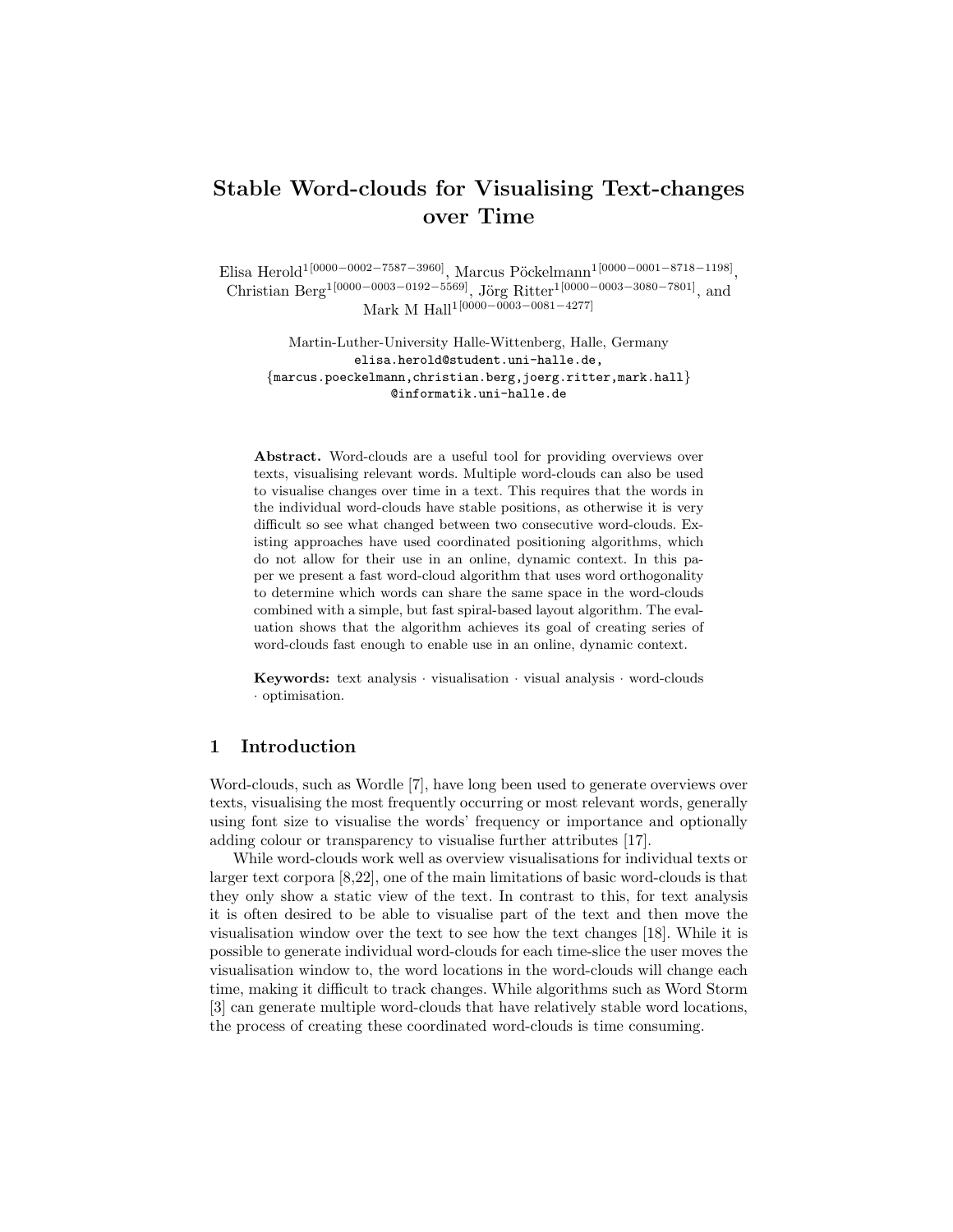The LERA<sup>1</sup> tool provides an environment for this kind of inter-textual analysis. The user can select a range within the text and then gets a word-cloud for that text range. They can then move the range through the text and observe the changes, which means that the word-clouds have to be generated very quickly. While the text itself is static and thus would be amenable to using precalculation of the word-clouds using the existing, slower algorithms, the user is provided with a range of parameters to tune what exactly they see in the word-cloud. The range of parameters make pre-calculation unfeasible, it is thus necessary to have a fast word-cloud algorithm that generates stable word-clouds.

In this paper we present a novel algorithm for fast generation of coordinated word-clouds in which all words have a completely fixed location. The remainder of the paper is structured as follows: Section 2 discusses previous approaches to creating comparable word-clouds, Section 3 provides an overview over the data we are working with, Section 4 presents our algorithm for stable word-clouds, which is evaluated in Section 5 and in Section 6 we conclude with future work.

# 2 Background

The most commonly used word-cloud algorithm is the Wordle algorithm [7]. It positions words both horizontally and vertically and generally uses the word frequency to scale each word's size. When positioning the words, the algorithm uses a very compact representation of each word's outline, which ensures that words do not overlap and are spaced out as little as possible. This creates a very dense visualisation, but the use of vertical text and the placement of words within the outline of other words can make reading the visualisations harder for the user. In the algorithm presented here we thus only place text horizontally and also utilise more white-space between individual words.

In addition to this relatively common word-cloud layout, there have been a number of other layout approaches, including layouts for even less white-space [12,19], the ManiWordle approach [13], rolled-out word-clouds [21], or TagPies [10]. As will be described below, due to our focus on layout stability, we will use a very simple spiral-based layout algorithm. However, this could in the future be adapted to combine improved layouts with our high-performancy, stabilityfocused algorithm.

The main limitation motivating the work presented here is that these algorithms are static and are not designed to incorporate links between different word-clouds. Work on integrating temporal aspects has generally focused on approaches such as the SparkClouds [15] or Fish-Eye Clouds [23], where additional temporal information is integrated into the basic word-cloud layout. Alternatives have also used word-clouds as part of a more complex visual interface [24] or developed alternatives for comparing changes between two time-slices [6]. However, none of these address the requirement for adapting the actual word-cloud content over time.

<sup>1</sup> Locate, Explore, Retrace and Apprehend complex text variants https://lera.uzi.unihalle.de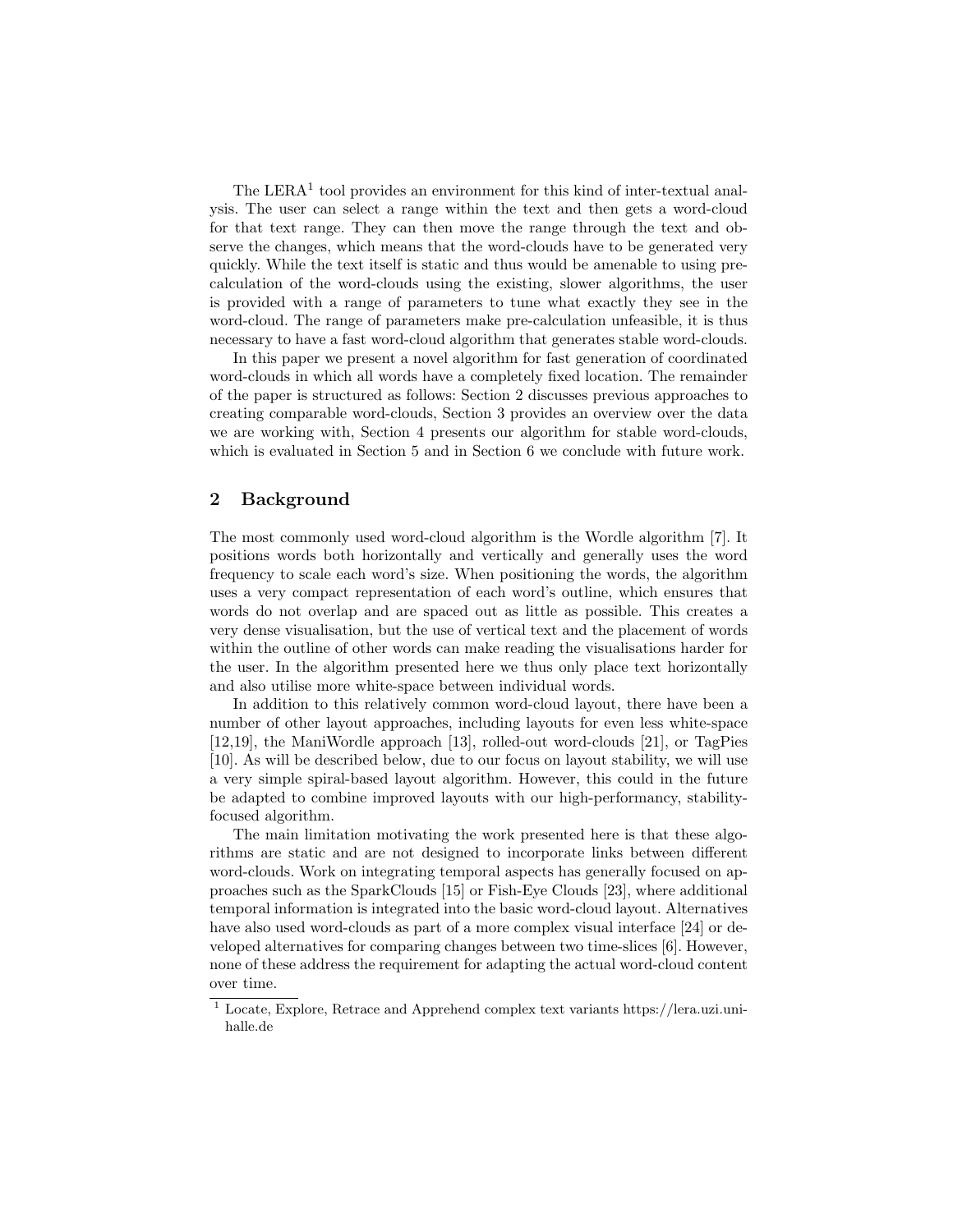One of the earliest approaches for coordinated word-clouds was the Parallel Tag Clouds approach [4], which simplified the word-clouds' layout to a set of vertical columns, one per word-cloud. By using just one dimension in the layout algorithm and sorting the words alphabetically, Parallel Tag Clouds help the user in comparing multiple word-clouds, particularly since interactive visual clues were used to highlight the same word across all word-clouds. However, the word locations are not stable across the individual clouds.

Cui et al. [5] demonstrate taking one word-cloud's layout into account when generating the next in their context-preserving dynamic word-clouds. Their approach combines a time-line graph with multiple word-clouds. Each word-cloud uses a force-directed layout to factor in the layout from the previous word-cloud. This ensures that their word-clouds are semantically coherent and word locations are spatially relatively stable. However, the dynamic nature of the force-driven layout cannot ensure complete layout stability, only that the rough layout is preserved across word-clouds.

The Word Storm algorithm [3] produces coordinated word-clouds, by combining an iterative placement algorithm that averages word locations across all word-clouds with a gradient method inspired by multi-dimensional scaling that compacts the locations generated by the iterative algorithm. This creates coordinated word-clouds in which the word locations are very similar across the clouds. The clouds are then placed in a grid structure to allow for comparison. The core concept is expanded in the Word Flock algorithm [14], where not only exact words, but also semantic relatedness are used to place semantically similar words together. Instead of treating it as an optimisation problem, the COWORDS algorithm [20] uses a probabilistic sampling approach to pick a visual distribution that is both compact and retains stable word positions. While the approach produces word-clouds that are just as compact [1] as those in Word Storm, the probabilistic model allows for the integration of additional constraints, making the system more flexible.

A different approach is taken in the ConcentriCloud visualisation [16], which visualises the word-clouds in a set of concentric circles. In the inner-most circle they place those words that appear in all word-clouds, while the outer circle has those words that only appear in specific word-clouds. The circles inbetween show words that appear in some, but not all word-clouds. This gives the user a good overview over the shared and distinguishing concepts. However, it also limits the number of word-clouds that can be compared, before the visualisation becomes unreadable.

All of these approaches are focused primarily on generating word-clouds to be shown together for comparison, a scenario in which small positional changes between the layouts do not present an issue. However, in our use scenario the system generates a large number of word-clouds that are shown sequentally and where even small positional changes between consecutive word-clouds generate a lot of visual noise, which would distract and potentially mask the actual changes. Additionally, as stated above, the user has full control over a large number of parameters (visualised segment size, which words to include, what statistics to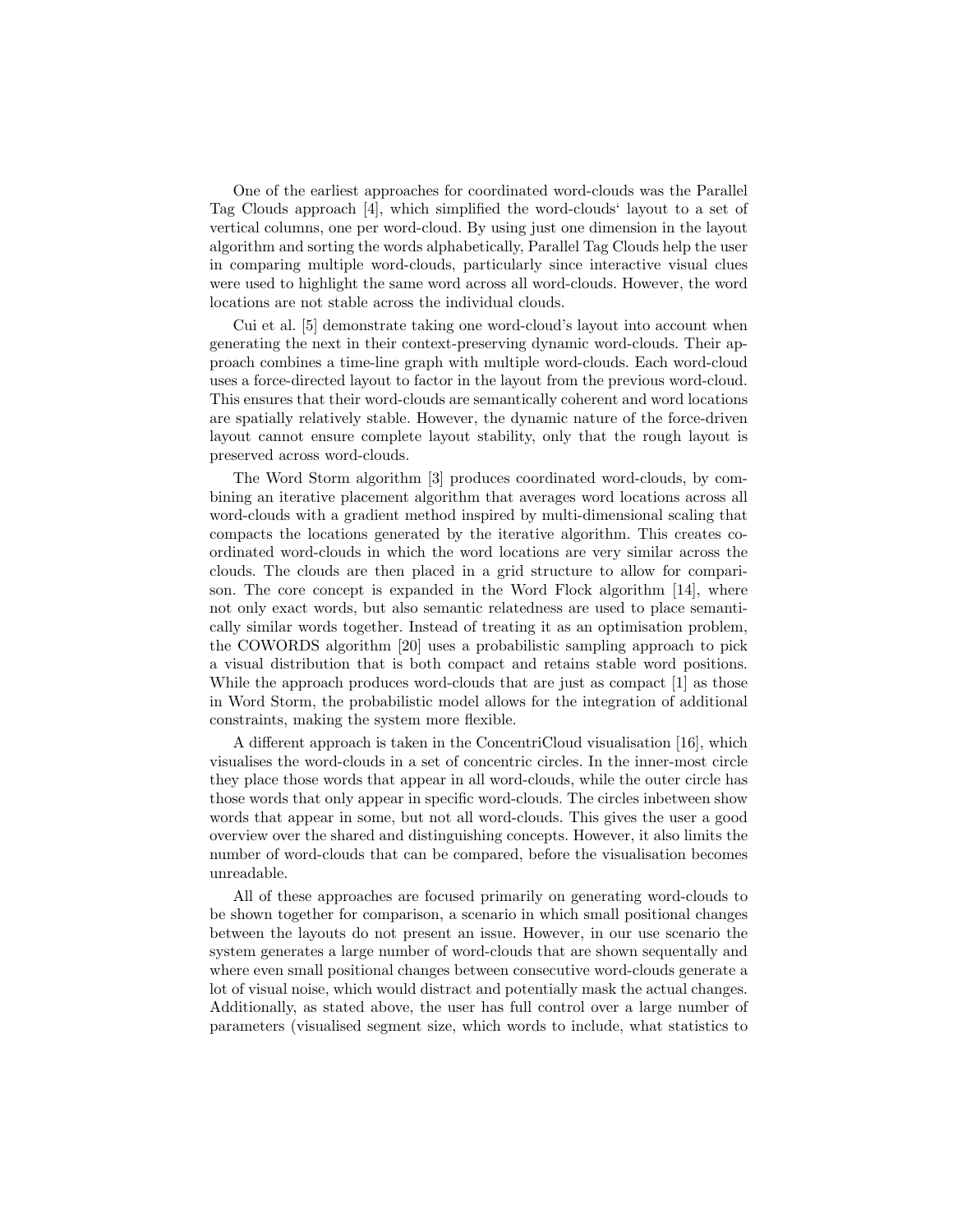use for the word sizes, number of words to visualise, ...), thus pre-calculation is not viable. The algorithm we developed is thus designed to create word-clouds where the word locations are completely fixed and which can be generated very quickly.

# 3 Project & Data

The work presented here was developed based on the requirements of the LERA tool. The tool is used to support humanities researchers in the inter-textual analysis of texts in a variety of contexts, with the aim of identifying similarities and differences between multiple versions of the same text. To do this the tool automatically segments and aligns the texts, the result of which can then be manually modified and corrected if so desired [2].

To analyse the texts the tool provides three linked visualisations (Figure 1): an overview visualisation that shows the identified segments and their alignment; the detailed text view that shows the actual text in each segment for all texts, and the word-clouds that visualise the relevant words in a section of the text. Multiple relevance metrics (frequency, Term-Frequency Inverse-Document-Frequency [TFIDF], ...) and filters (word length, part-of-speech tags, number of words to display, ...) can be applied to control what the word-clouds show.



Fig. 1. Screenshot of the LERA user-interface, showing the overview visualisation at the top with a range of segments selected, the word-clouds below, and two versions of the source text with differences highlighted at the bottom.

To visualise the words in the word-clouds, the user selects a range of segments in the overview and the word-clouds are immediately re-calculated for the selection range. The user can then move the selection range across the full length of the text and the word-clouds are updated in real-time to reflect the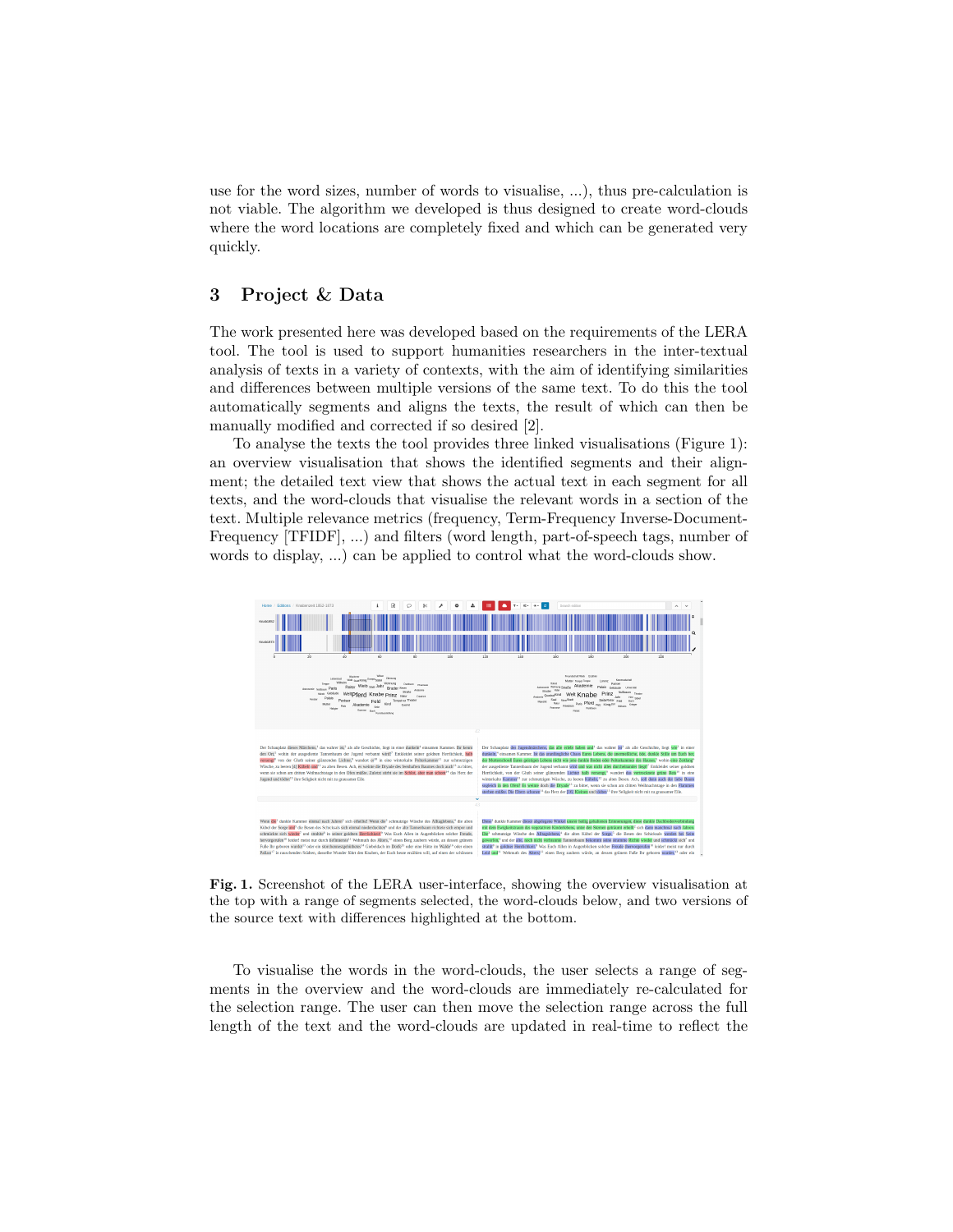content of the newly selected range. This allows the researcher to develop an understanding of how the content of the text changes over the course of the text. In order to support the researcher in correctly interpreting the changes, it is necessary that the word locations remain stable as the selection range moves and words are added, removed, or change in importance. Otherwise after each step the researcher has to hunt for the changes.

The LERA system holds a number of different texts for analysis, the examples shown here are taken from a work by the nineteenth century author Karl Gutzkow "Aus der Knabenzeit". The text exists in two versions (1852 and 1873) consisting of 81695 and 75941 tokens, respectively, which after alignment produce 236 aligned segments, with the length of each segment ranging from single words to full paragraphs. For the word-cloud examples shown here we use the most relevant words identified via TFIDF and filtered to only include nouns. However, this filtering is undertaken before the data is passed to the word-cloud algorithm and the word-cloud algorithm does not make any specific demands of the tokens it is asked to visualise.

### 4 Stable Word-Clouds

To support the need for fast, stable word-clouds an initial naive approach was implemented, based on which the novel algorithm presented here was developed.

#### 4.1 Naive stable word-clouds

An initial fast, but naive approach was developed based around the fixed spiral layout in Figure 2a. For the initial word-cloud the words are simply placed along the spiral, with each word's font size calculated from the word's importance, as in most word-cloud algorithms, and which depending on the user selection might be based on pure frequency, TFIDF score, or any of the other metrics provided by LERA. Then, as the user moves the selection, new words are placed into available slots on the spiral. The big question is at what point to free up those slots in the spiral for which the word that was originally placed there no longer occurs in the word-cloud for the current selection and is thus no longer shown. If no re-use is undertaken, then the spiral keeps expanding and the word-cloud becomes very sparse and hard to read.

To address this, the algorithm tracks how many steps the slot has remained empty. A step here is defined as the user moving the selection one segment. Thus if a slot has been empty for five steps, this means that the word that was originally placed there has not appeared as relevant in the last five segments. The problem lies in how to determine the number of steps s after which to flag a slot as free, so that it can be re-used with a different word. A low value drastically reduces the word-cloud's stability, as words first disappear and then re-appear in different locations, as their original slot has been re-used for a different word. At the same time a high value does not make good use of the available space, as spaces are not re-used for a long period of time.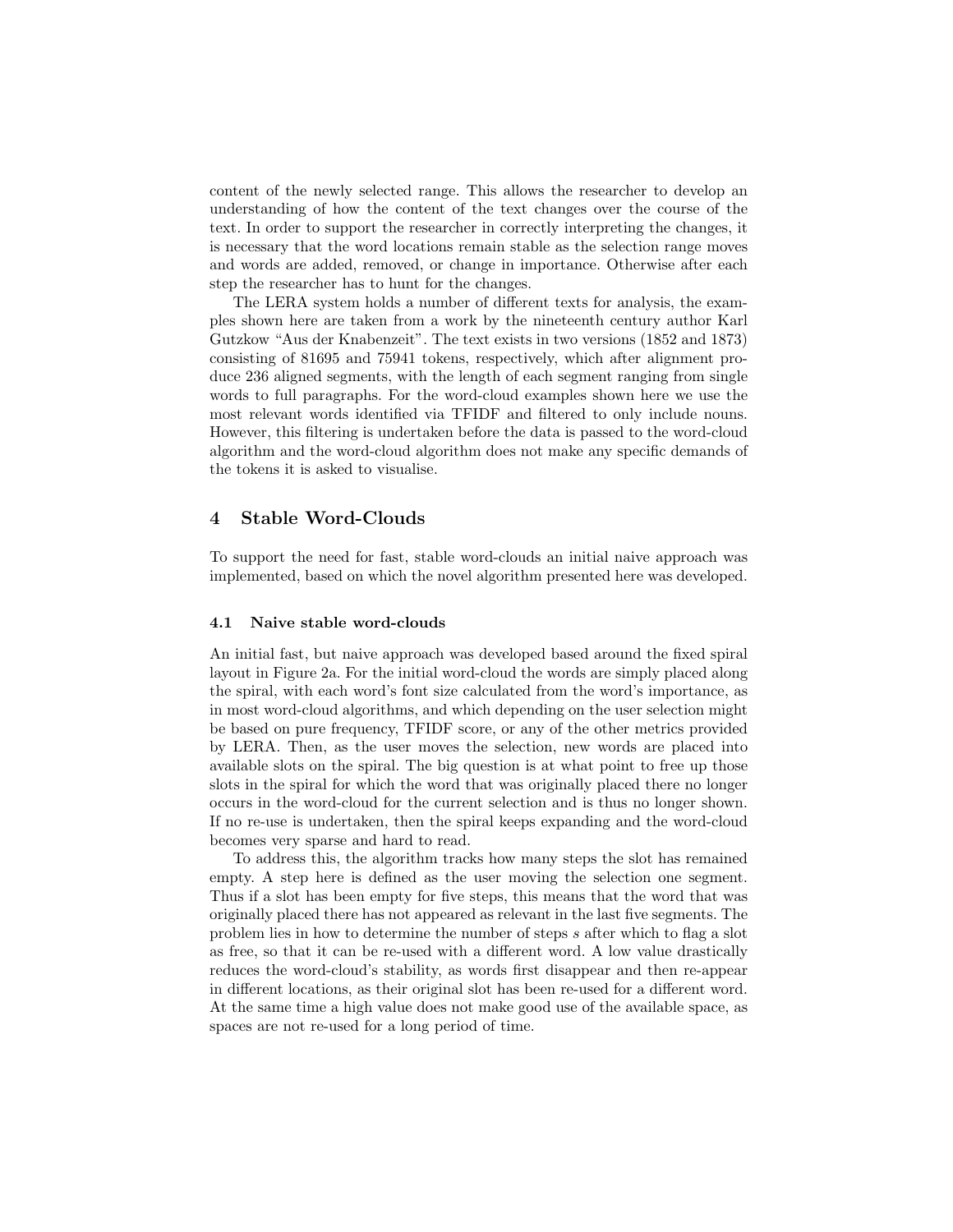

Fig. 2. a) Fixed spiral-based layout used to position words in the word-cloud. b) Example of a word-cloud that has degenerated into a very sparse display after the user has moved the selection range a few times.

Due to its naive nature, the algorithm's performance is very high and runs in the browser without any pre-processing. However, after extensive experimentation, we have concluded that the local-information approach is not able to provide the kind of stable and compact clouds (see Figure 2 for an example of how the word-clouds degenerate and become sparse) that are required.

#### 4.2 Stable placement via pairwise orthogonality

As demonstrated by the existing work, the difficulty with finding stable wordcloud configurations is the large number of potential word placements, from which the most stable one needs to be selected. To circumvent this problem, the approach presented here is not based on finding stable word placements, but on determining which words never co-occur across the range of word-clouds that are generated. The words that never co-occur are grouped together and can then share the same location in the word-cloud. This allows us to re-use the word spiral for the final placement of words, but at the same time make it significantly more compact.

To determine which words can be grouped together the algorithm first constructs the word-segment occurrence matrix  $A$ , in which each row represents one aligned segment and each column one word. The matrix values are then set to the frequency with which a given word occurs in a given segment. Table 1 shows an example matrix for four segments and six words taken from the full matrix for the data-set. The columns are ordered by the increasing frequency with which the words occur over the whole text.

To determine which words can be grouped together we test which columns are pairwise orthogonal. Two columns  $a$  and  $b$  are orthogonal if their vector multiplication results in the zero vector (Equation 1) and each such pair is a candidate for grouping. In the example in Table 1 the columns "Herr" and "Baum", "Herr" and "Meister", "Herr" and "Gott", "Baum" and "Kind", "Baum" and "Knabe", "Meister" and "Kind", and "Meister" and "Knabe" are all pairwise orthogonal, because they do not share any rows where they have values greater than zero. Each of these pairs is thus a candidate for grouping together into a group.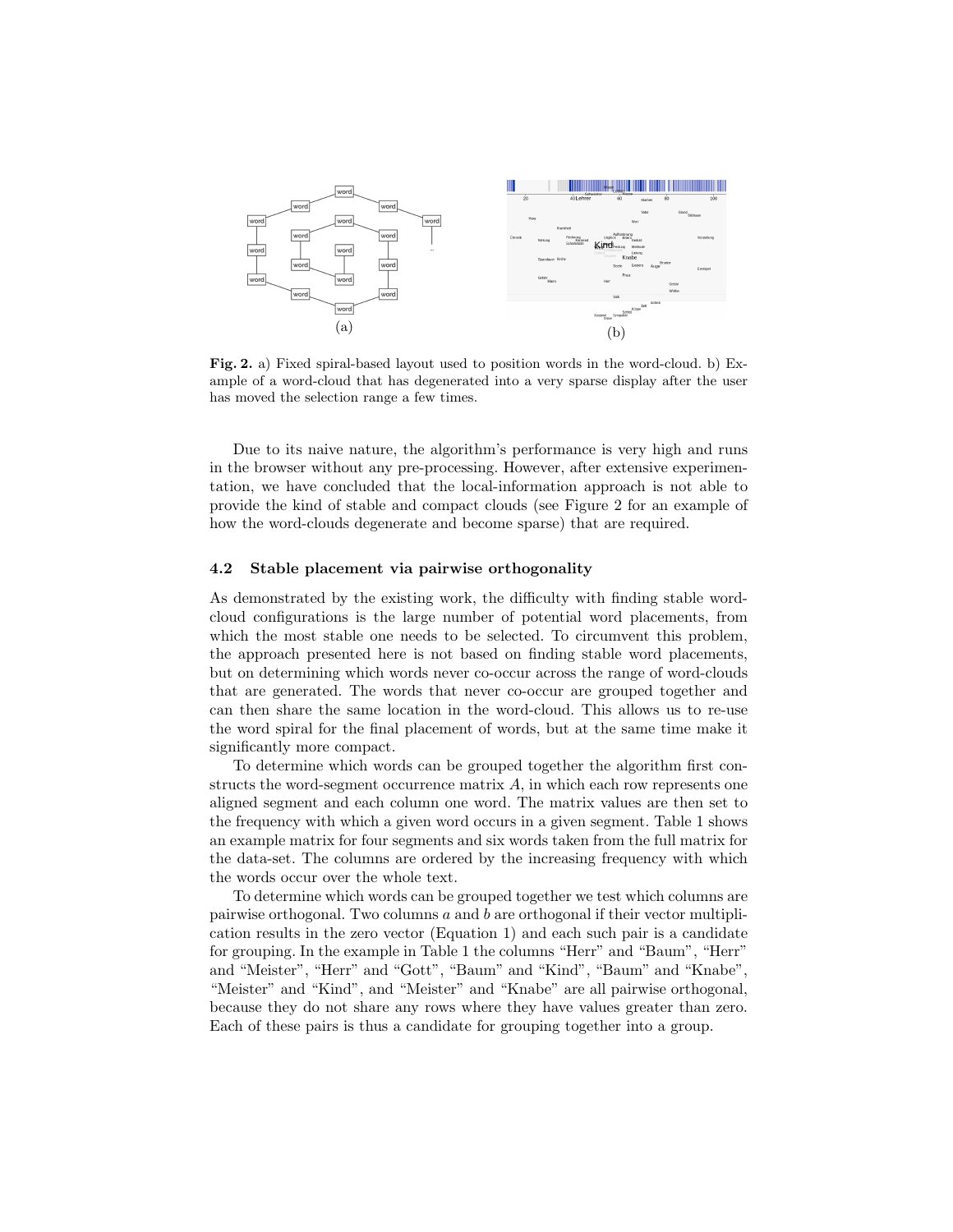Table 1. Example word-segment occurrence matrix A for the four segments with the words "Knabe, Kind Gott" (#1), "Gott, Gott, Meister, Baum" (#2), "Knabe" (#3), and "Knabe, Kind, Herr"  $(\#4)$ . In this example the user has selected to only include nouns in the word-cloud.

| Segment Herr Baum Meister Kind Gott Knabe |  |  |  |
|-------------------------------------------|--|--|--|
| #                                         |  |  |  |
|                                           |  |  |  |
| #3                                        |  |  |  |
|                                           |  |  |  |

$$
a \cdot b^{\top} = \overrightarrow{0} \tag{1}
$$

Determining which columns to group together to minimise the total number of groups is an NP-hard problem [11], thus we have developed the greedy Algorithm 1 to determine which columns to group together. The algorithm iterates over each column and, as long as the column has not already been assigned to a group, is added to a new group (lines 4–6). Then a new group occurrence vector is initialised with the current column's occurrences (line 7). Next the algorithm iterates over the remaining columns that have not yet been added to groups. Each of these columns is first checked for whether it has already been merged into another group (line 9) and then checked for orthogonality against the group vector (line 10). If the two are orthogonal, then the column is assigned to the current group, marked as merged, and the group's vector is updated by adding the column vector (lines  $11-13$ ). At the end of the outer loop each column has been assigned to a group and each group has at least one column in it.

For the example in Table 1 the first group would initially contain the column "Herr". Then the algorithm would iterate through the remaining columns and the first orthogonal column is "Baum", which would be added to the group. Next, the group would be compared to "Meister", but while "Herr" is orthogonal to "Meister", the merged group no longer is, thus neither "Meister" nor any of the other columns is not merged into the group. Table 2 shows how over four iterations the algorithm greedily merges together the columns into groups, adding the "Meister" and "Kind" group in the second iteration, while the words "Gott" and "Knabe" each get their own group as they are not orthogonal to each other.

The word-cloud visualisation generation then works based on the groups (Figure 3), rather than on individual words, but still uses the spiral to generate the placements. For the initial word-cloud the groups are placed along the spiral as in the naive approach, with individual words' font-size still determined by each word's relevance. The difference is that as the user moves the selection range, when a word is no longer displayed, because it no longer occurs in the selection range, that word's slot can immediately be re-used and re-filled with another word that has been allocated to the same group. This has two main benefits. First, as the number of groups is generally smaller than the number of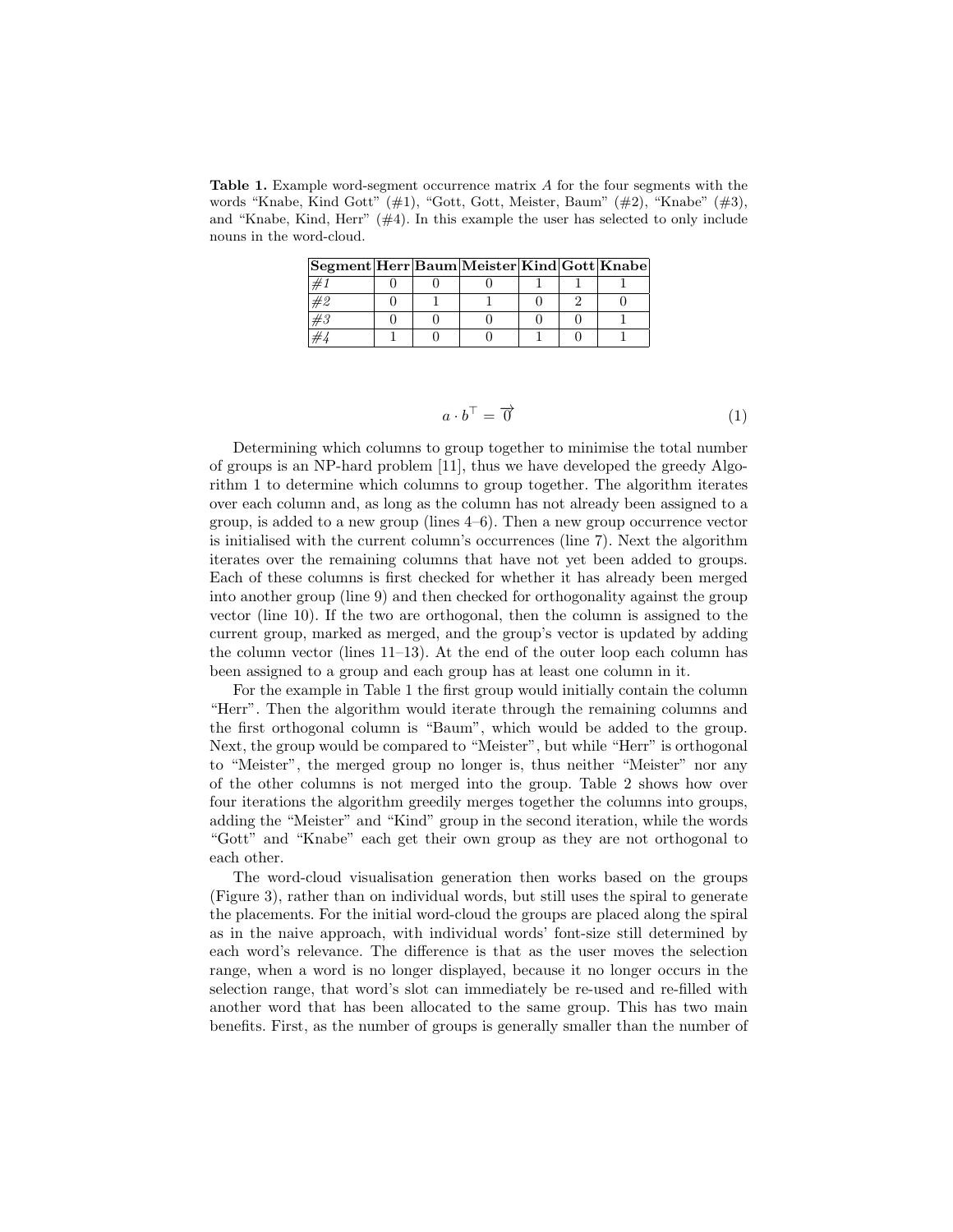```
1 merged columns = [ ]
2 \text{ groups} = []3 for i in 0 . . | columns |
4 if i not in merged_columns
5 \qquad \qquad \text{group} = [i]6 merged columns . push ( i )
7 \quad \text{group}_-v = \text{columns} \{i\}8 for j in i + 1 .. \vert columns \vert9 if j not in merged_columns:
10 if orthogonal (group_v, columns [j])
11 merged_columns . push ( j )
12 group . push ( j )
13 group_v = group_v + columns [j]
14 end
15 end
16 \qquad \qquad \mathbf{end}17 groups.push (group)
18 end
19 end
```
Algorithm 1: Greedy algorithm that constructs the merged groups based on the pairwise orthogonality of the individual columns. The algorithm's worstcase performance is  $O(n^2 \cdot m)$  where n is the number of columns and m the number of rows.

Table 2. Example of the greedy Algorithm 1 processing the example data-set from Table 1. In each iteration one group is added, containing one or more word columns in that group. The fourth iteration represents the final set of groups to visualise.

|   |                | Iteration Groups Words Columns in the Group |
|---|----------------|---------------------------------------------|
|   | 1              | "Herr", "Baum"                              |
| 2 | 1              | "Herr", "Baum"                              |
|   | $\overline{2}$ | "Meister", "Kind"                           |
| 3 | 1              | "Herr", "Baum"                              |
|   | $\overline{2}$ | "Meister", "Kind"                           |
|   | 3              | "Gott"                                      |
|   | 1              | "Herr", "Baum"                              |
|   | 2              | "Meister", "Kind"                           |
|   | 3              | "Gott"                                      |
|   |                | "Knabe"                                     |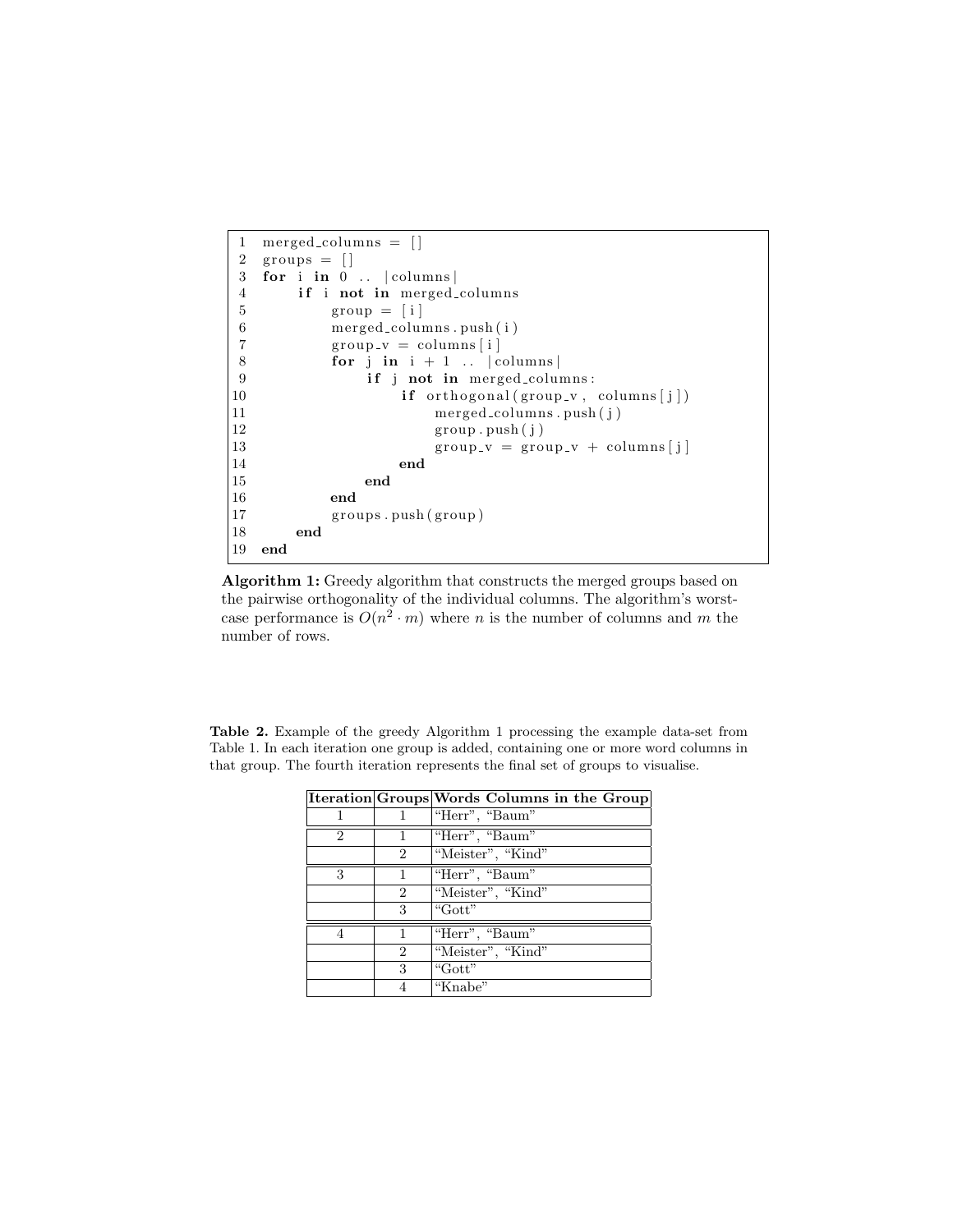| Gott  |      | Gott    |               |          |         |      |
|-------|------|---------|---------------|----------|---------|------|
| Knabe | Kind | Meister | Knabe         | Misiaber | Knabe   | Kind |
|       |      | Baum    | <b>H-bamm</b> |          | Herr    |      |
| #1)   |      | #2)     | #3)           |          | $(\#4)$ |      |

Fig. 3. Four word-clouds generated for the four segments in Table 1, but using the groups identified in Table 2 to place words on the spiral. Words in the same group appear in the same location, as can be seen when comparing the words "Kind" and "Meister" or "Herr" and "Baum". Also visible is the scaling of the word "Gott" in the word-cloud for the second segment in which the word appears twice

words, overall the word-clouds are more compact. Second, because the number of groups is known before visualising, the visualisation as a whole can be scaled to ensure that the word-cloud is always visible as a whole, regardless of where the selection range is moved.

#### 4.3 Multi-segment selection ranges

As the user is free to select ranges that cover multiple segments, the matrix A has to be updated to represent the multi-segment selection. In the updated matrix each row represents a series of segments and the matrix values are updated to show the frequency of each word across all selected segments. Table 3 shows the matrix A for a selection range of two segments. As the example shows, the number of rows is reduced by  $|selectionrange| - 1$ , in this case to 3 segments. This matrix is then fed into the grouping and layout algorithms as above.

Table 3. Example word-segment occurrence matrix A for the three two-segmentsselected segments derived from the four original segments "Knabe, Kind Gott", "Gott, Gott, Meister, Baum", "Knabe", and "Knabe, Kind, Herr". The new segment #1 contains the words from the original segments  $#1$  and  $#2$ , new segment  $#2$  from the original segments  $#2$  and  $#3$ , and new segment  $#3$  from the original  $#3$  and  $#4$ .

| Segment Herr Baum Meister Kind Knabe Gott |  |  |  |
|-------------------------------------------|--|--|--|
| $\#$                                      |  |  |  |
|                                           |  |  |  |
|                                           |  |  |  |

### 5 Evaluation

As stated above, the two core requirements for our algorithm were positional stability and high performance, both of which we evaluate here. A user-focused evaluation is planned in the context of evaluating the LERA system as a whole.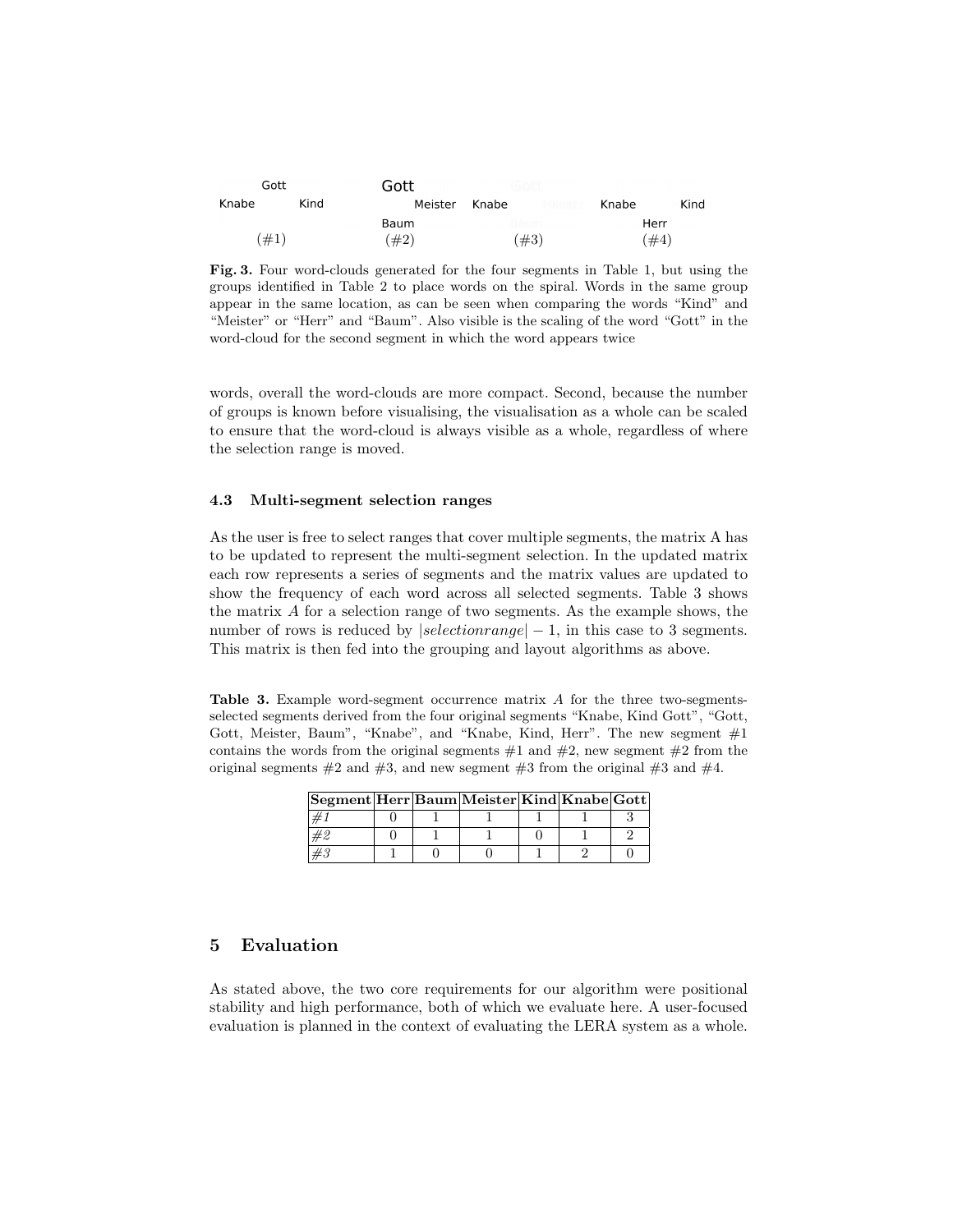#### 5.1 Stability of the Layout Algorithm

Looking at the positional stability, we undertook a qualitative and technical evaluation. For the qualitative we used ten-segment wide selection ranges and then visually inspected the results to verify that slots were being consistently filled and re-used. Figure 4 demonstrates the stability of the algorithm. For the two selection ranges the words "Hand", "Prinz", and "Tod" occur in both selections (highlighted in green) and stay in the same location. On the other hand the words "Fähnrich" and "Mäßigung" (highlighted in blue) are orthogonal and thus can share the same location.



Fig. 4. Word-clouds showing two sets of 10 segments, demonstrating the stability of the positions for the words "Hand", "Prinz", and "Tod" (green) and the re-use of a position for the words "Mäßigung" and "Fähnrich" (blue).

Additionally we manually tested a wide range of selection ranges and then repeatedly moved the selection range across the text length. In our naive approach this would lead to the word-cloud degenerating as illustrated above (Figure 2b). In our tests the novel algorithm always maintained a stable cloud and compact word-cloud.

One recurring issue the testing identified is that the simple spiral layout in some cases has issues with word-overlap in the final display (Figure 5). This is because the spiral does not take into account the final, rendered size of the words and instead uses static distances between the word centres, which assume a relatively even size distribution. For future work there is thus a clear need to improve this by using an overlap-free layout algorithm.

#### 5.2 Performance

To test the algorithm's performance we automatically generated word-clouds for a range of selection sizes and measured the time needed for this. The algorithm was implemented in Ruby 2.4.5 and run on an Intel Core i7-3770 CPU with 16 GB of RAM running a Sabayon Linux with Kernel version 4.4.39. Table 4 shows the results from averaging ten runs of each configuration.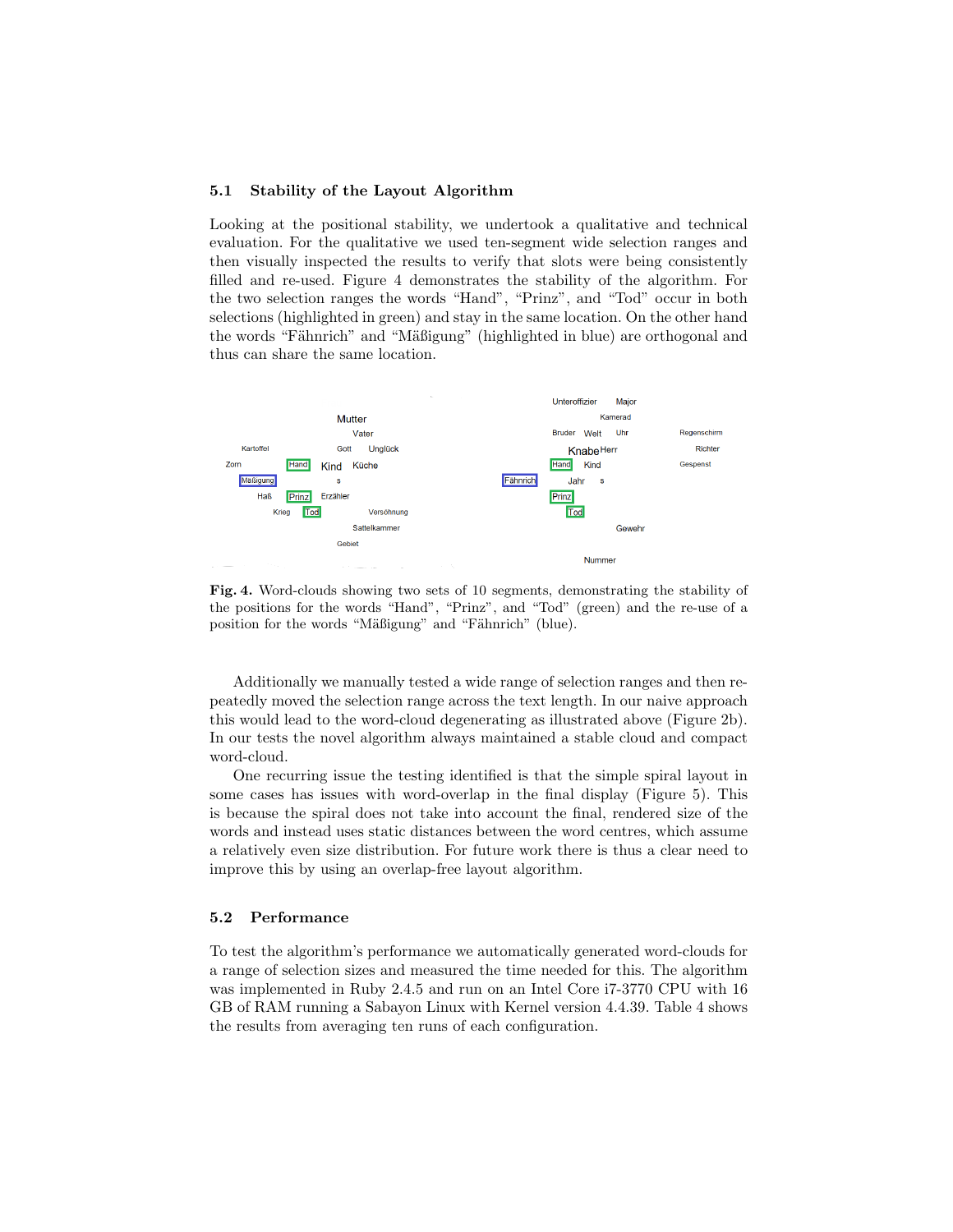

Fig. 5. Example of overlapping words in the final layout.

Table 4. Performance timings for a range of selection ranges. The number of groups is deterministic, but the run-time is reported as average (standard deviation) calculated from ten runs for each configuration displaying 100 words. The selection sizes have been determined based on feedback from LERA users.

| $ {\rm Selection~size} \#$ Groups | Time                          |
|-----------------------------------|-------------------------------|
|                                   | 146 6.35s(0.18s)              |
| 40                                | 151 4.11s(0.28s)              |
| 70                                | 121 3.65s(0.13s)              |
| 90                                | $\overline{117 3.74s(0.17s)}$ |

The main results in Table 4 clearly show that the algorithm's performance allows for running it on-demand without any pre-calculation. As is to be expected, the slowest run-time is for the single-segment word-clouds, where generating 146 groups from 2552 unique words takes approximately 6.35 seconds. For the largest practical selection size of 90 segments, run-time reduces to on average 3.74 seconds. The most common selection scenario is for a size of 40 and here the generation takes on average 4.11 seconds.

The other result is that through the orthogonality calculation the algorithm can substantially reduce the number of groups from 2552 unique input words to between 117 and 146 groups. As the examples show this number of groups can easily be visualised, but we are also investigating other space-filling curves [9] to create a denser layout that utilises all of the rectangular space and avoids overlaps.

As part of the performance testing we also assessed an optimisation based on the hypothesis that by reversing the direction of the inner loop (Algorithm 1, line 8–16), the overall performance would improve. The hypothesis behind the optimisation was that by starting with a column from the beginning of  $A$ , where the columns are generally sparse, and then trying to merge it with the more dense columns at the end of A, determining when two columns were not orthogonal would be faster, as it would take less row comparisons until a row was found where both columns had values.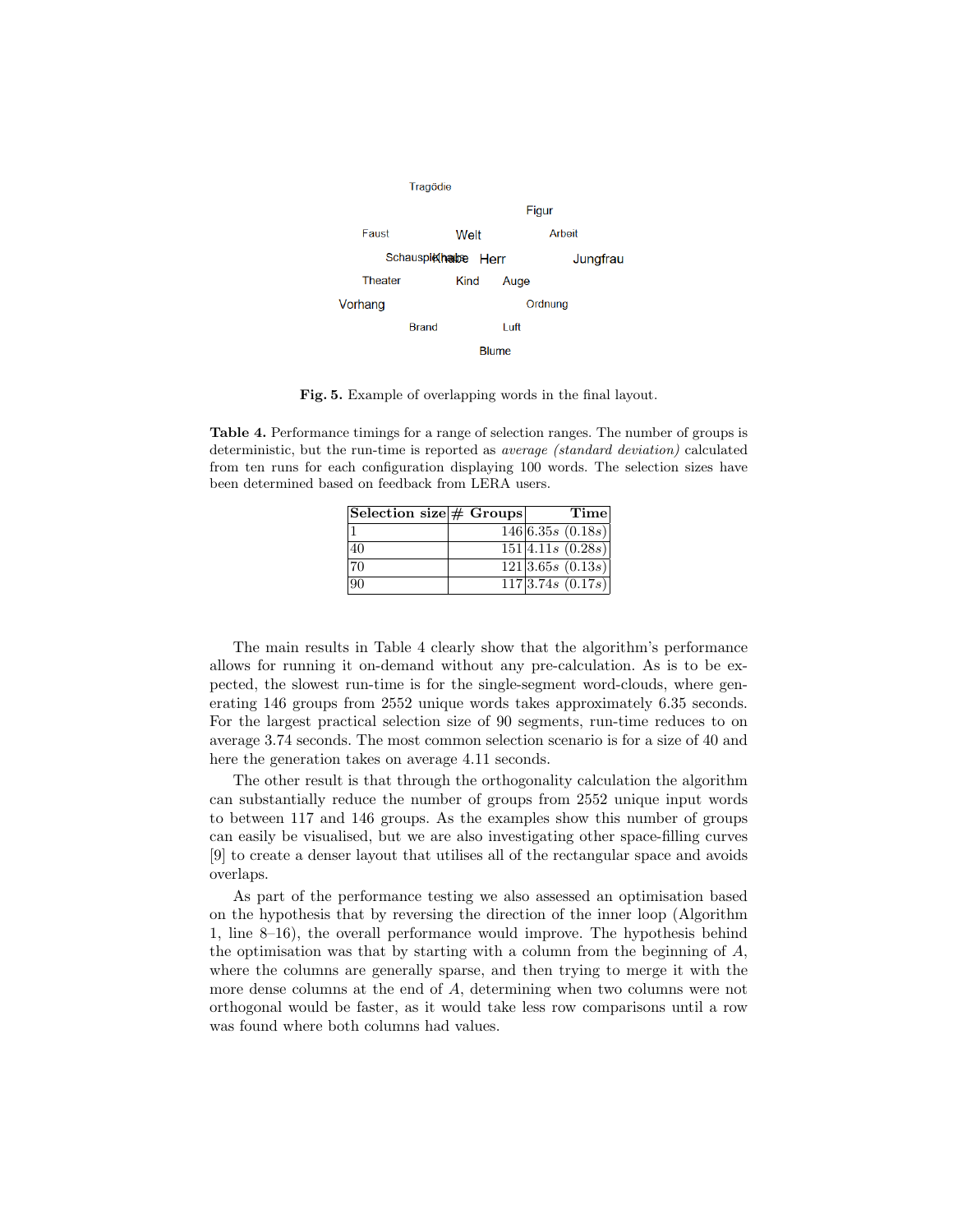Table 5 shows the results of running the algorithm with the inner loop direction reversed. It shows that for selection sizes of 1 and 40 it has little impact on the number of groups generated, but it does improve run time. In the case of a selection size of 1, the improvement is over 1 second. However, for the larger selection sizes, the performance is lower and it generates significantly more groups. The results confirm our basic hypothesis that merging very sparse with dense columns increases efficiency. However, when there are few sparse columns, as is the case for the larger selection sizes, by not letting the algorithm merge medium density columns first, the greedy approach is not as successful at reducing the total number of generated columns.

Table 5. Performance timings for a range of selection ranges and reversing the order of the inner loop. The number of groups is deterministic, but the time is reported as average (standard deviation) calculated from ten runs for each configuration displaying 100 words. The selection sizes have been determined based on feedback from LERA users.

| $ \text{Selection size} \# \text{ Groups} +/- $ |  | Time                                                 | $+/-$ |
|-------------------------------------------------|--|------------------------------------------------------|-------|
|                                                 |  | $\overline{145}$ -1 $\overline{4.99s(0.39s)}$ -1.36s |       |
| 40                                              |  | $153 \mid +2 \mid 4.03s \; (0.53s) \mid -0.08s$      |       |
| 70                                              |  | $\overline{138 +17 3.86s(0.12s) +0.21s}$             |       |
| $ 90\rangle$                                    |  | $\frac{128+11}{3.73s}(0.12s)+0.01s$                  |       |

However, as the optimisation requires only minimal change to the algorithm, it is possible to dynamically change the inner loop's direction based on the selection size. While the exact breakpoint where the increased number of groups is no longer worth the time savings is likely to vary depending on the actual text, this can be determined automatically and the algorithm can then dynamically switch the inner loop's direction.

### 6 Conclusion & Future Work

Word-clouds are a useful tool for visualising text changes over time, but the generation of a series of word-clouds in which words remain in stable positions and which are nevertheless compact, is a highly time-consuming process. In this paper we have presented a novel word-cloud algorithm that uses word-occurance orthogonality to determine which words never cooccur and can thus share a location in the generated word-clouds. This compacts the clouds and allows the use of a simple spiral-based layout algorithm to create the a series of positionally stable word-clouds.

We have evaluated the algorithm and it successfully produces positionally stable series of word-clouds fast enough (between 4 and 6 seconds for the tested configurations) to allow for dynamic, online generation based on user selections. After this initial build time, the user can then instantaneously scroll through the generated word-clouds and easily see the changes over time.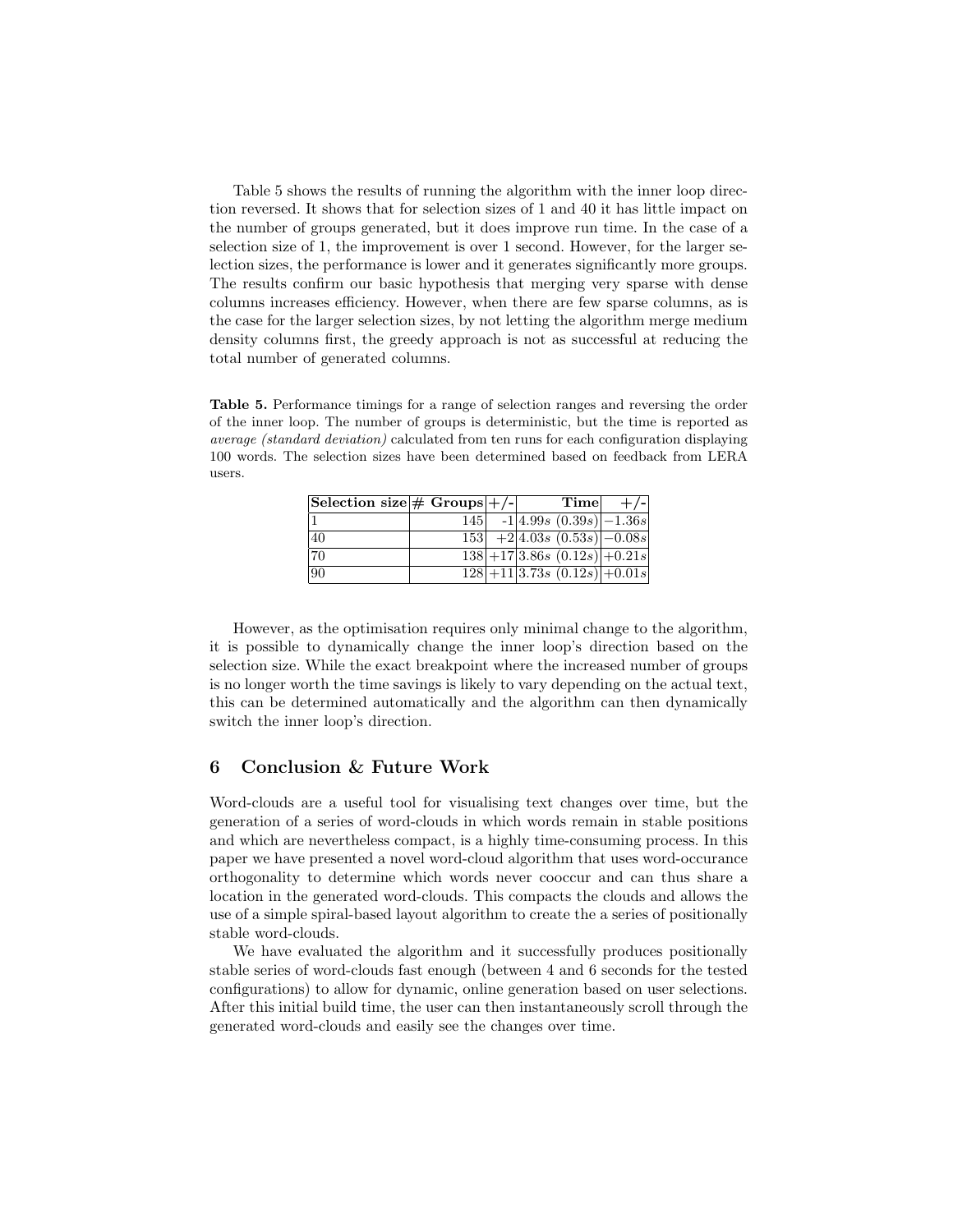For future work we propose further improvements in the performance and quality of the final word-clouds. While for the texts that we have used in the system dynamic generation is viable, for very long text further speed improvements are likely required, in particular for the orthogonality calculation. Two optimisations we are considering are the use of a heuristic that quickly determines whether it is at all possible for two columns to be independent, based on keeping track of the number of rows a column has values in, as if the sum of the number of non-zero rows of the two columns is greater than the total number of rows, the columns cannot be independent. The other planned optimisation is to use bitvectors to represent the columns, which would enable the use of fast bit-wise operations to check for orthogonality, rather than the current row-wise comparisons. Together these should allow the algorithm to scale to even very large texts.

As shown above, the layout algorithm currently has issues with word-overlap. To address this we plan to use a space-filling curve approach that takes into account the maximum size required for all the words in a group. This should only have a minimal impact on the generation time, but will further improve the ease with which the word-clouds can be interpreted and with which changes in the word-clouds can be visually tracked.

Finally, while the word-cloud algorithm has been deployed in the LERA system and has been used successfully by researchers, we have not yet formally evaluated its usability. In particular there are questions concerning whether colouror animation-based cues are needed to indicate to users which words have appeared, been replaced, or changed in importance. We are planning to conduct such a user-study in the context of evaluating the LERA system as a whole.

#### References

- 1. Barth, L., Kobourov, S.G., Pupyrev, S.: Experimental comparison of semantic word clouds. In: International Symposium on Experimental Algorithms. pp. 247– 258. Springer (2014)
- 2. Bremer, T., Molitor, P., Pöckelmann, M., Ritter, J., Schütz, S.: Zum einsatz digitaler methoden bei der erstellung und nutzung genetischer editionen gedruckter texte mit verschiedenen fassungen. In: Editio, vol. 29, pp. 29–51. Nutt-Kofoth, Rüdiger and Plachta, Bodo (2015). https://doi.org/10.1515/editio-2015-004, https://doi.org/10.1515/editio-2015-004
- 3. Castella, Q., Sutton, C.: Word storms: Multiples of word clouds for visual comparison of documents. In: Proceedings of the 23rd international conference on World wide web. pp. 665–676. ACM (2014)
- 4. Collins, C., Viegas, F.B., Wattenberg, M.: Parallel tag clouds to explore and analyze faceted text corpora. In: 2009 IEEE Symposium on Visual Analytics Science and Technology. pp. 91–98. IEEE (2009)
- 5. Cui, W., Wu, Y., Liu, S., Wei, F., Zhou, M.X., Qu, H.: Context preserving dynamic word cloud visualization. In: 2010 IEEE Pacific Visualization Symposium (PacificVis). pp. 121–128. IEEE (2010)
- 6. Dodds, P.S., Harris, K.D., Kloumann, I.M., Bliss, C.A., Danforth, C.M.: Temporal patterns of happiness and information in a global social network: Hedonometrics and twitter. PloS one 6(12), e26752 (2011)